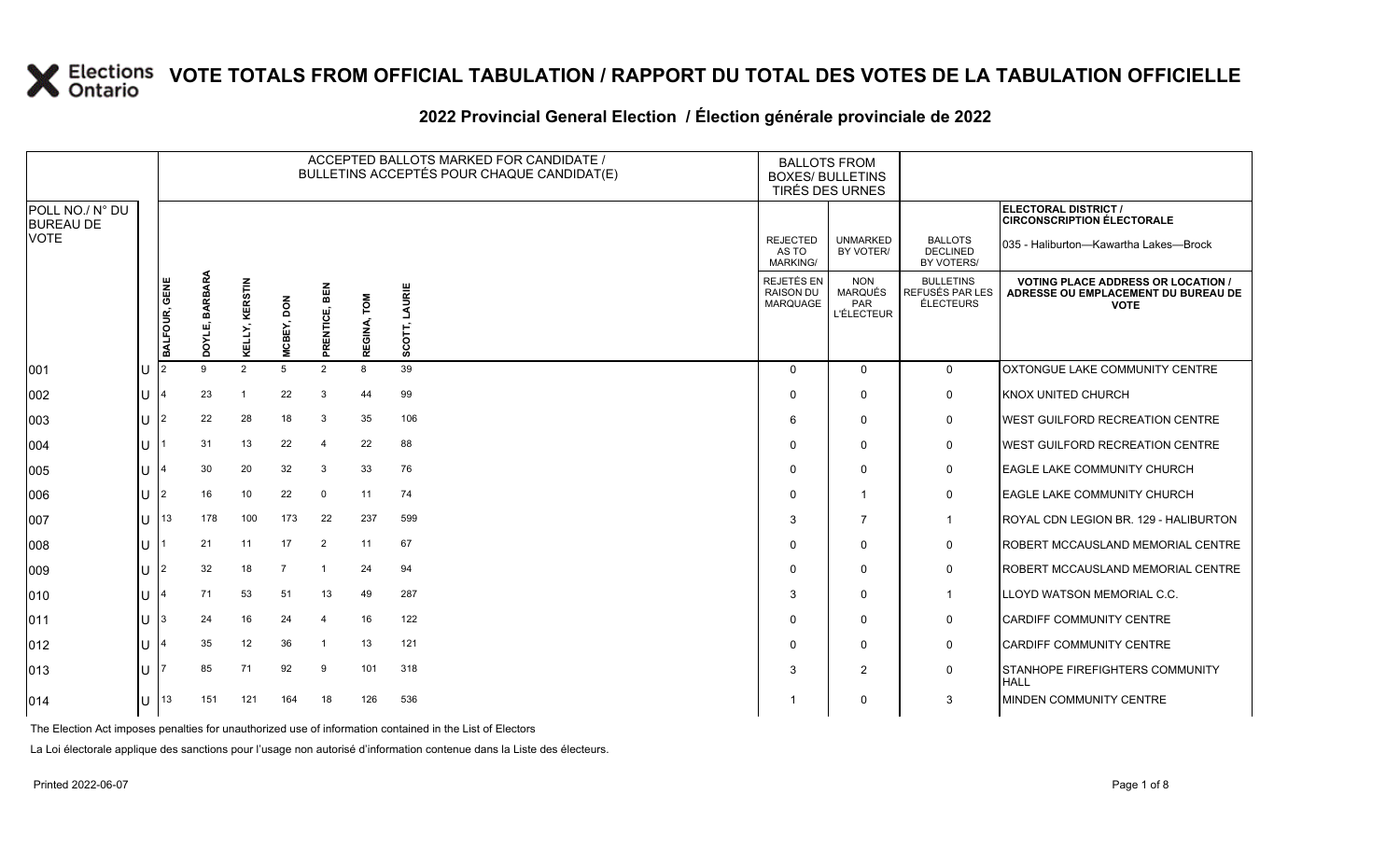#### **2022 Provincial General Election / Élection générale provinciale de 2022**

|                                     |        |               |                   |                |                |                                   |                | ACCEPTED BALLOTS MARKED FOR CANDIDATE /<br>BULLETINS ACCEPTÉS POUR CHAQUE CANDIDAT(E) | <b>BALLOTS FROM</b><br><b>BOXES/ BULLETINS</b><br>TIRÉS DES URNES |                                                          |                                                  |                                                                                                 |
|-------------------------------------|--------|---------------|-------------------|----------------|----------------|-----------------------------------|----------------|---------------------------------------------------------------------------------------|-------------------------------------------------------------------|----------------------------------------------------------|--------------------------------------------------|-------------------------------------------------------------------------------------------------|
| POLL NO./ N° DU<br><b>BUREAU DE</b> |        |               |                   |                |                |                                   |                |                                                                                       |                                                                   |                                                          |                                                  | ELECTORAL DISTRICT /<br><b>CIRCONSCRIPTION ÉLECTORALE</b>                                       |
| <b>VOTE</b>                         |        |               |                   |                |                |                                   |                |                                                                                       | <b>REJECTED</b><br>AS TO<br>MARKING/                              | <b>UNMARKED</b><br>BY VOTER/                             | <b>BALLOTS</b><br><b>DECLINED</b><br>BY VOTERS/  | 035 - Haliburton-Kawartha Lakes-Brock                                                           |
|                                     |        | BALFOUR, GENE | BARBARA<br>DOYLE, | KELLY, KERSTIN | MCBEY, DON     | <b>BEN</b><br>ENTICE,<br>œ.<br>Δ. | TOM<br>REGINA, | LAURIE<br>$SCOTT$ ,                                                                   | <b>REJETÉS EN</b><br><b>RAISON DU</b><br>MARQUAGE                 | <b>NON</b><br><b>MARQUÉS</b><br>PAR<br><b>L'ÉLECTEUR</b> | <b>BULLETINS</b><br>REFUSÉS PAR LES<br>ÉLECTEURS | <b>VOTING PLACE ADDRESS OR LOCATION /</b><br>ADRESSE OU EMPLACEMENT DU BUREAU DE<br><b>VOTE</b> |
| 015                                 | U      |               | 16                | 8              | 13             |                                   | 12             | 70                                                                                    | $\Omega$                                                          | $\mathbf{0}$                                             | $\mathbf 0$                                      | ROYAL CANADIAN LEGION BRANCH 636                                                                |
| 016                                 | lU.    | l0            | 16                | 8              | 5              |                                   | 22             | 59                                                                                    | $\Omega$                                                          | $\Omega$                                                 | 0                                                | ROYAL CANADIAN LEGION BRANCH 636                                                                |
| 017                                 | U      | I3            | 40                | 24             | 21             | 5                                 | 25             | 135                                                                                   | $\overline{2}$                                                    | $\Omega$                                                 | $\mathbf 0$                                      | <b>KINMOUNT COMMUNITY CENTRE</b>                                                                |
| 018                                 | ΠT     |               | 47                | 38             | 37             | $\overline{4}$                    | 28             | 284                                                                                   | $\Omega$                                                          | -1                                                       | $\overline{2}$                                   | <b>PIONEER BAPTIST CHURCH</b>                                                                   |
| 019                                 | $\cup$ |               | 21                | 16             | $\overline{7}$ | 8                                 | 8              | 122                                                                                   |                                                                   | -1                                                       | 0                                                | <b>DALTON COMMUNITY CENTRE</b>                                                                  |
| 020                                 | U      | I6            | 33                | 14             | 32             | 6                                 | 21             | 110                                                                                   |                                                                   | $\mathbf{0}$                                             | 0                                                | <b>CARDEN RECREATION CENTRE</b>                                                                 |
| 021                                 | lU.    |               | 19                | 5              | 11             | 11                                | 13             | 87                                                                                    | $\Omega$                                                          | $\mathbf{0}$                                             | 0                                                | <b>CARDEN RECREATION CENTRE</b>                                                                 |
| 022                                 | U      | 12            | 70                | 34             | 28             | 25                                | 34             | 356                                                                                   | $\Omega$                                                          | $\mathbf 0$                                              | $\mathbf 1$                                      | <b>BOLSOVER COMMUNITY CENTRE</b>                                                                |
| 023                                 | U      |               | 83                | 43             | 52             | 14                                | 45             | 380                                                                                   |                                                                   | $\Omega$                                                 | 0                                                | <b>KIRKFIELD &amp; DISTRICT LIONS COMPLEX</b>                                                   |
| 024                                 | U      | 15            | 71                | 39             | 47             | 10                                | 31             | 282                                                                                   | $\Omega$                                                          | -1                                                       | $\mathbf 1$                                      | <b>RIDGEWOOD PUBLIC SCHOOL</b>                                                                  |
| 025                                 | U      | l2            | 29                | 18             | 19             | 3                                 | 23             | 105                                                                                   | $\Omega$                                                          | $\mathbf{0}$                                             | 0                                                | <b>BURNT RIVER SOMERVILLE CENTRE</b>                                                            |
| 026                                 | lU.    |               | 29                | 19             | 21             | 8                                 | 17             | 98                                                                                    |                                                                   | $\mathbf{0}$                                             | 0                                                | <b>BURNT RIVER SOMERVILLE CENTRE</b>                                                            |
| 027                                 | U      |               | 15                | 122            | 82             | 13                                | 36             | 333                                                                                   | 5                                                                 | -1                                                       | $\mathbf 1$                                      | <b>BOBCAYGEON SENIOR CENTRE</b>                                                                 |
| 028                                 | U      |               | 105               | 54             | 72             | 14                                | 39             | 307                                                                                   |                                                                   | $\Omega$                                                 | $\mathbf 0$                                      | <b>FENELON FALLS UNITED CHURCH</b>                                                              |

The Election Act imposes penalties for unauthorized use of information contained in the List of Electors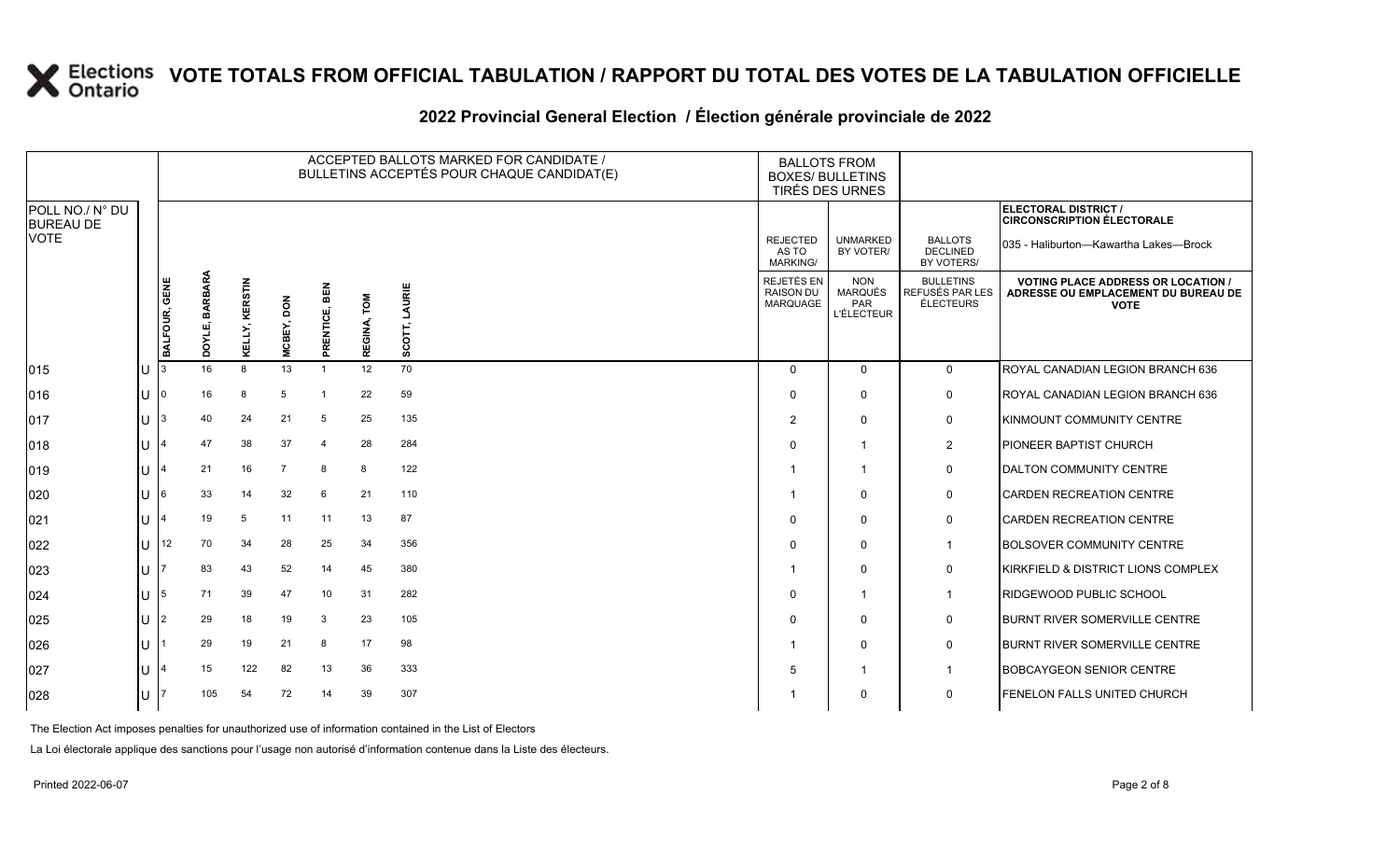#### **2022 Provincial General Election / Élection générale provinciale de 2022**

|                                     |     |                |                   |                |            |                      |                | ACCEPTED BALLOTS MARKED FOR CANDIDATE /<br>BULLETINS ACCEPTÉS POUR CHAQUE CANDIDAT(E) | <b>BOXES/ BULLETINS</b>                     | <b>BALLOTS FROM</b><br>TIRÉS DES URNES                   |                                                  |                                                                                                 |
|-------------------------------------|-----|----------------|-------------------|----------------|------------|----------------------|----------------|---------------------------------------------------------------------------------------|---------------------------------------------|----------------------------------------------------------|--------------------------------------------------|-------------------------------------------------------------------------------------------------|
| POLL NO./ N° DU<br><b>BUREAU DE</b> |     |                |                   |                |            |                      |                |                                                                                       |                                             |                                                          |                                                  | ELECTORAL DISTRICT /<br><b>CIRCONSCRIPTION ÉLECTORALE</b>                                       |
| <b>VOTE</b>                         |     |                |                   |                |            |                      |                |                                                                                       | <b>REJECTED</b><br>AS TO<br><b>MARKING/</b> | <b>UNMARKED</b><br>BY VOTER/                             | <b>BALLOTS</b><br><b>DECLINED</b><br>BY VOTERS/  | 035 - Haliburton-Kawartha Lakes-Brock                                                           |
|                                     |     | BALFOUR, GENE  | BARBARA<br>DOYLE, | KELLY, KERSTIN | MCBEY, DON | BEN<br>RENTICE,<br>ᄘ | LOW<br>REGINA, | LAURIE<br>5<br>S<br>ø,                                                                | REJETÉS EN<br><b>RAISON DU</b><br>MARQUAGE  | <b>NON</b><br><b>MARQUÉS</b><br>PAR<br><b>L'ÉLECTEUR</b> | <b>BULLETINS</b><br>REFUSÉS PAR LES<br>ÉLECTEURS | <b>VOTING PLACE ADDRESS OR LOCATION /</b><br>ADRESSE OU EMPLACEMENT DU BUREAU DE<br><b>VOTE</b> |
| 029                                 | IU  | 2              | 79                | 31             | 63         | $\overline{7}$       | 32             | 231                                                                                   | $\Omega$                                    | $\overline{1}$                                           | $\mathbf 0$                                      | ST. JAMES ANGLICAN CHURCH                                                                       |
| 030                                 | lu  |                | 59                | 42             | 53         | $\overline{7}$       | 29             | 239                                                                                   |                                             | $\Omega$                                                 | $\mathbf 0$                                      | FENELON FALLS COMMUNITY CENTRE                                                                  |
| 031                                 | Iυ  |                | 89                | 61             | 51         | 6                    | 26             | 250                                                                                   |                                             | $\mathbf{0}$                                             | $\mathbf 0$                                      | <b>SOUTHVIEW CAMERON NEW HORIZONS</b><br><b>CLUB</b>                                            |
| 032                                 | lu  | $\overline{2}$ | 92                | 51             | 63         | 13                   | 21             | 298                                                                                   | $\Omega$                                    | $\mathbf 0$                                              | $\mathbf{1}$                                     | FENELON TOWNSHIP COMMUNITY CENTRE                                                               |
| 033                                 | lu. | 5              | 132               | 156            | 90         | 28                   | 47             | 500                                                                                   | 2                                           | $\mathbf 0$                                              | $\mathbf 0$                                      | <b>WOODVILLE COMMUNITY CENTRE</b>                                                               |
| 034                                 | lu  | 12             | 144               | 56             | 76         | 15                   | 46             | 359                                                                                   |                                             | $\mathbf 0$                                              | $\overline{1}$                                   | ROYAL CDN LEGION BR. 135 - BEAVERTON                                                            |
| 035                                 | Iп  |                | 77                | 32             | 66         | 12                   | 61             | 385                                                                                   |                                             | $\overline{\mathbf{1}}$                                  | $\overline{1}$                                   | HOLY FAMILY CATHOLIC SCHOOL                                                                     |
| 036                                 | Iυ. | l 9            | 146               | 85             | 76         | 27                   | 49             | 414                                                                                   | $\Omega$                                    | $\mathbf 0$                                              | $\mathbf 0$                                      | CANNINGTON BAPTIST CHURCH                                                                       |
| 037                                 | lu  |                | 34                | 6              | 21         | 6                    | 23             | 156                                                                                   | $\overline{2}$                              | $\mathbf 0$                                              | $\mathsf{O}$                                     | <b>WILFRID COMMUNITY HALL</b>                                                                   |
| 038                                 | lu  | 11             | 156               | 51             | 142        | 29                   | 85             | 596                                                                                   | ∩                                           | $\overline{2}$                                           | $\mathbf 0$                                      | SUNDERLAND MEMORIAL ARENA                                                                       |
| 039                                 | lu  | 2              | 35                | 34             | 23         | 12                   | 23             | 140                                                                                   | $\Omega$                                    | $\overline{1}$                                           | $\mathbf 0$                                      | <b>IMANILLA COMMUNITY HALL</b>                                                                  |
| 040                                 | Iυ. | 2              | 33                | 20             | 17         | $\overline{2}$       | 13             | 141                                                                                   |                                             | $\mathbf 0$                                              | $\pmb{0}$                                        | MANILLA COMMUNITY HALL                                                                          |
| 041                                 | lu  |                | 38                | 33             | 14         | $\overline{2}$       | 9              | 115                                                                                   |                                             | $\mathbf 0$                                              | $\mathbf 0$                                      | OAKWOOD COMMUNITY CENTRE                                                                        |
| $ 042\rangle$                       | Iυ  |                | 26                | 24             | 19         | 3                    | 12             | 159                                                                                   |                                             |                                                          | $\mathbf 0$                                      | OAKWOOD COMMUNITY CENTRE                                                                        |

The Election Act imposes penalties for unauthorized use of information contained in the List of Electors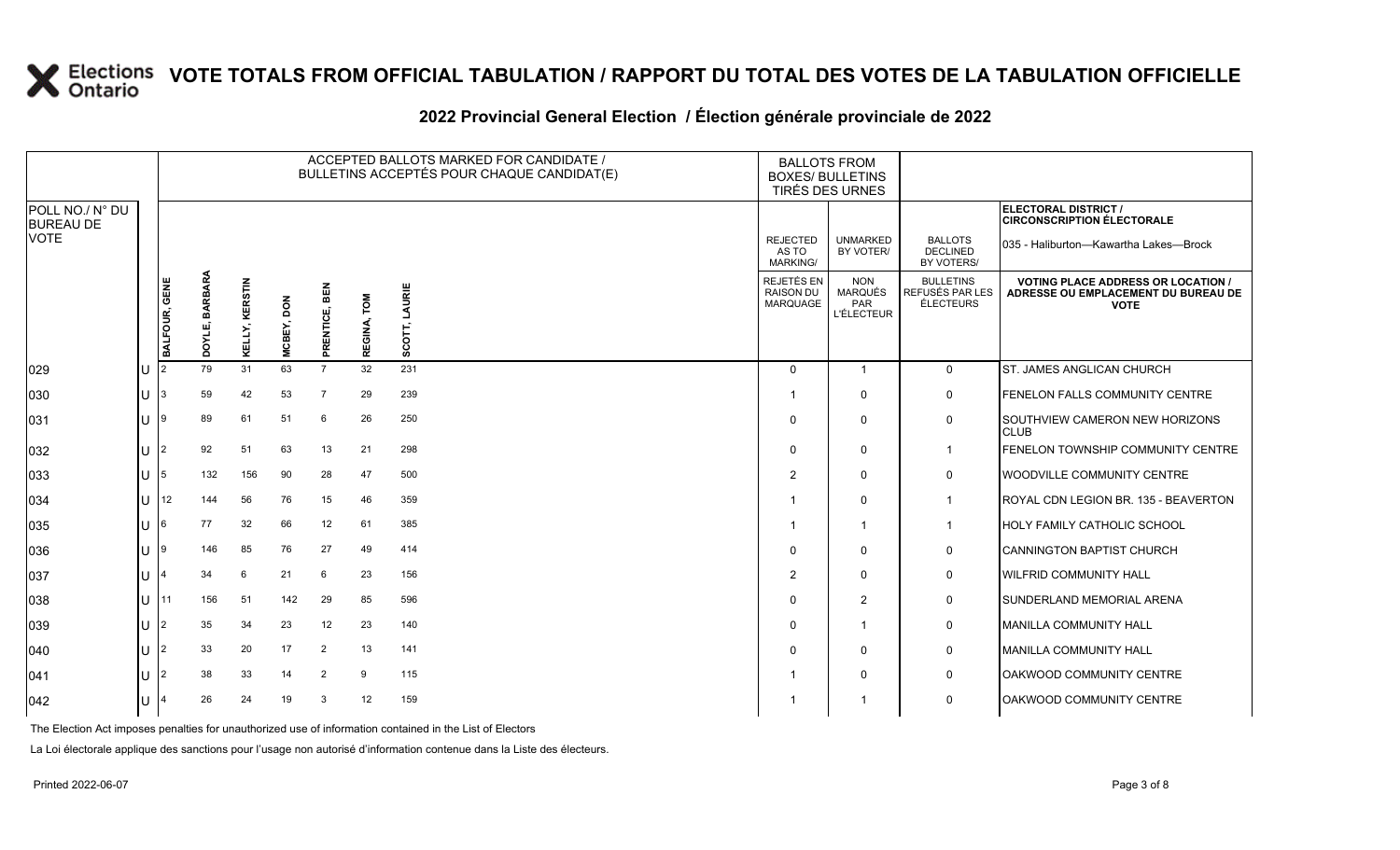#### **2022 Provincial General Election / Élection générale provinciale de 2022**

|                                     | ACCEPTED BALLOTS MARKED FOR CANDIDATE /<br>BULLETINS ACCEPTÉS POUR CHAQUE CANDIDAT(E) |               |                   |                |            |                            |                       | <b>BALLOTS FROM</b><br><b>BOXES/ BULLETINS</b><br>TIRÉS DES URNES |                                                   |                                                          |                                                  |                                                                                                 |
|-------------------------------------|---------------------------------------------------------------------------------------|---------------|-------------------|----------------|------------|----------------------------|-----------------------|-------------------------------------------------------------------|---------------------------------------------------|----------------------------------------------------------|--------------------------------------------------|-------------------------------------------------------------------------------------------------|
| POLL NO./ N° DU<br><b>BUREAU DE</b> |                                                                                       |               |                   |                |            |                            |                       |                                                                   |                                                   |                                                          |                                                  | ELECTORAL DISTRICT /<br><b>CIRCONSCRIPTION ÉLECTORALE</b>                                       |
| <b>VOTE</b>                         |                                                                                       |               |                   |                |            |                            |                       |                                                                   | <b>REJECTED</b><br>AS TO<br><b>MARKING/</b>       | <b>UNMARKED</b><br>BY VOTER/                             | <b>BALLOTS</b><br><b>DECLINED</b><br>BY VOTERS/  | 035 - Haliburton-Kawartha Lakes-Brock                                                           |
|                                     |                                                                                       | BALFOUR, GENE | BARBARA<br>DOYLE, | KELLY, KERSTIN | MCBEY, DON | <b>REN</b><br>ENTICE,<br>图 | <b>NOL</b><br>REGINA, | LAURIE<br>SCOT                                                    | REJETÉS EN<br><b>RAISON DU</b><br><b>MARQUAGE</b> | <b>NON</b><br><b>MARQUÉS</b><br>PAR<br><b>L'ÉLECTEUR</b> | <b>BULLETINS</b><br>REFUSÉS PAR LES<br>ÉLECTEURS | <b>VOTING PLACE ADDRESS OR LOCATION /</b><br>ADRESSE OU EMPLACEMENT DU BUREAU DE<br><b>VOTE</b> |
| $ 043\rangle$                       | ΙU                                                                                    | 17            | 154               | 66             | 131        | 14                         | 83                    | 587                                                               | $\overline{2}$                                    | 1                                                        | $\overline{1}$                                   | <b>LITTLE BRITAIN COMMUNITY CENTRE</b>                                                          |
| 044                                 | lΠ                                                                                    |               | 128               | 102            | 104        | 18                         | 54                    | 510                                                               | 3                                                 | 1                                                        | 0                                                | <b>VALENTIA CHURCH AND COMMUNITY</b><br><b>CENTRE</b>                                           |
| $ 045\rangle$                       | lu                                                                                    | 14            | 308               | 149            | 232        | 14                         | 108                   | 664                                                               | $\overline{2}$                                    | $\Omega$                                                 | 0                                                | POPE JOHN PAUL II C.E.S.                                                                        |
| 046                                 | IП                                                                                    | 12            | 264               | 113            | 184        | 26                         | 80                    | 516                                                               | 5                                                 | 4                                                        | 0                                                | <b>PARKVIEW PUBLIC SCHOOL</b>                                                                   |
| 047                                 | lu                                                                                    | 11            | 184               | 90             | 139        | 11                         | 54                    | 401                                                               | $\Omega$                                          | -1                                                       | $\overline{2}$                                   | ST. DOMINIC CATHOLIC ELEMENTARY<br>SCHOOL                                                       |
| 048                                 | lu                                                                                    | 16            | 206               | 105            | 147        | 17                         | 75                    | 316                                                               | $\Delta$                                          | $\overline{2}$                                           | 0                                                | ALEXANDRA PUBLIC SCHOOL                                                                         |
| $ 049\rangle$                       | lθ                                                                                    | 11            | 149               | 96             | 98         | 25                         | 55                    | 231                                                               |                                                   | 3                                                        | 0                                                | <b>ST. MARY'S C.E.S. LINDSAY</b>                                                                |
| 050                                 | IП                                                                                    | 14            | 207               | 91             | 131        | 16                         | 64                    | 396                                                               |                                                   | 3                                                        | $\overline{1}$                                   | LE. WELDON SECONDARY SCHOOL                                                                     |
| 051                                 | ΙU                                                                                    |               | 143               | 123            | 98         | 17                         | 32                    | 446                                                               | $\overline{2}$                                    | $\mathbf{1}$                                             | 0                                                | <b>JACK CALLAGHAN PUBLIC SCHOOL</b>                                                             |
| 052                                 | lu                                                                                    | 12            | 181               | 153            | 145        | 17                         | 59                    | 590                                                               | 3                                                 | $\Omega$                                                 | 3                                                | DUNSFORD COMMUNITY CENTRE                                                                       |
| 053                                 | lu                                                                                    |               | 93                | 69             | 168        | $\mathbf 0$                | 59                    | 330                                                               | 5                                                 | $\Omega$                                                 | 0                                                | ROYAL CDN LEGION BR. 239 - BOBCAYGEON                                                           |
| 054                                 | ΙU                                                                                    |               | 89                | 63             | 56         | 11                         | 37                    | 338                                                               | 0                                                 | 0                                                        | $\mathbf 1$                                      | <b>ST. LUKE'S CATHOLIC ELEMENTARY SCHOOL</b>                                                    |
| 055                                 | lυ                                                                                    | 12            | 157               | 33             | 116        | 12                         | 36                    | 444                                                               | 3                                                 | 2                                                        | 1                                                | <b>BETHEL UNITED CHURCH</b>                                                                     |

The Election Act imposes penalties for unauthorized use of information contained in the List of Electors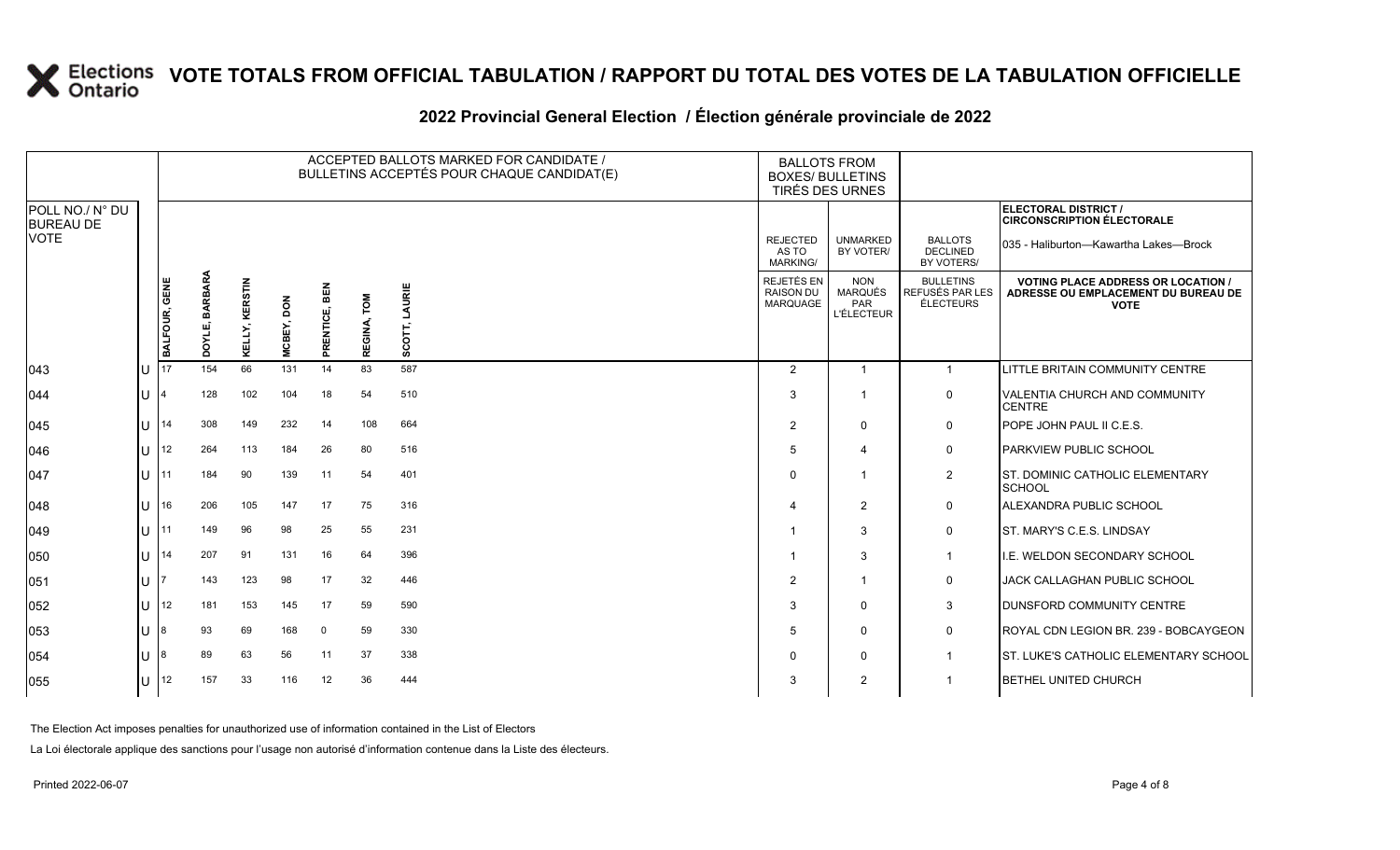#### **2022 Provincial General Election / Élection générale provinciale de 2022**

|                                     |    |                |                |                |            |                 |                | ACCEPTED BALLOTS MARKED FOR CANDIDATE /<br>BULLETINS ACCEPTÉS POUR CHAQUE CANDIDAT(E) | <b>BALLOTS FROM</b><br><b>BOXES/ BULLETINS</b>           | TIRÉS DES URNES                                                 |                                                  |                                                                                                 |
|-------------------------------------|----|----------------|----------------|----------------|------------|-----------------|----------------|---------------------------------------------------------------------------------------|----------------------------------------------------------|-----------------------------------------------------------------|--------------------------------------------------|-------------------------------------------------------------------------------------------------|
| POLL NO./ N° DU<br><b>BUREAU DE</b> |    |                |                |                |            |                 |                |                                                                                       |                                                          |                                                                 |                                                  | ELECTORAL DISTRICT /<br><b>CIRCONSCRIPTION ÉLECTORALE</b>                                       |
| <b>VOTE</b>                         |    |                |                |                |            |                 |                |                                                                                       | <b>REJECTED</b><br>AS TO<br><b>MARKING/</b>              | <b>UNMARKED</b><br>BY VOTER/                                    | <b>BALLOTS</b><br><b>DECLINED</b><br>BY VOTERS/  | 035 - Haliburton-Kawartha Lakes-Brock                                                           |
|                                     |    | BALFOUR, GENE  | DOYLE, BARBARA | KELLY, KERSTIN | MCBEY, DON | BEN<br>RENTICE, | LOW<br>REGINA, | LAURIE<br>SCOT,                                                                       | <b>REJETÉS EN</b><br><b>RAISON DU</b><br><b>MARQUAGE</b> | <b>NON</b><br><b>MARQUÉS</b><br><b>PAR</b><br><b>L'ÉLECTEUR</b> | <b>BULLETINS</b><br>REFUSÉS PAR LES<br>ÉLECTEURS | <b>VOTING PLACE ADDRESS OR LOCATION /</b><br>ADRESSE OU EMPLACEMENT DU BUREAU DE<br><b>VOTE</b> |
| 056                                 | lu | 10             | 283            | 115            | 137        | ᇍ<br>29         | 77             | 654                                                                                   | 12                                                       | 82                                                              | $\mathbf 0$                                      | SCOTT YOUNG PUBLIC SCHOOL                                                                       |
| 057                                 | lu |                | 120            | 33             | 119        | 11              | 42             | 380                                                                                   | $\Omega$                                                 | 5                                                               | 0                                                | PETERBOROUGH CURLING CLUB                                                                       |
| 058                                 | lU |                | 147            | 40             | 88         | 21              | 42             | 334                                                                                   | $\Omega$                                                 | $\Omega$                                                        | $\mathbf 0$                                      | IST. JOHN'S ANGLICAN CHURCH - IDA                                                               |
| 059                                 | lu |                | 119            | 49             | 76         | 27              | 40             | 469                                                                                   | -1                                                       | $\Omega$                                                        | $\mathbf 0$                                      | <b>GRANDVIEW PUBLIC SCHOOL</b>                                                                  |
| 060                                 | lu | 11             | 117            | 53             | 50         | 14              | 46             | 376                                                                                   | $\Omega$                                                 | $\mathbf{0}$                                                    | 3                                                | JANETVILLE COMMUNITY CENTRE                                                                     |
| 061                                 | lU |                | 133            | 43             | 62         | 19              | 42             | 423                                                                                   | $\overline{4}$                                           |                                                                 | $\mathbf{1}$                                     | PONTYPOOL COMMUNITY CENTRE                                                                      |
| 062                                 | lU | 5              | 134            | 62             | 100        | 27              | 47             | 388                                                                                   | 3                                                        |                                                                 | $\mathbf 0$                                      | CAVAN MONAGHAN COMMUNITY CENTRE                                                                 |
| 063                                 | lU | 5              | 160            | 54             | 83         | 23              | 53             | 327                                                                                   | $\mathbf 1$                                              | 6                                                               | $\mathbf 0$                                      | MILLBROOK/SOUTH CAVAN PUBLIC SCHOOL                                                             |
| 700                                 | lu |                | 6              | 2              | 9          | $\overline{0}$  | 3              | 23                                                                                    | -1                                                       | $\Omega$                                                        | 3                                                | <b>EXTENDICARE HALIBURTON</b>                                                                   |
| 701                                 | IU |                |                |                |            |                 |                | COMBINED WITH 700 / COMBINÉ À 700                                                     |                                                          |                                                                 |                                                  |                                                                                                 |
| 702                                 | IU |                |                |                |            |                 |                | COMBINED WITH 700 / COMBINÉ À 700                                                     |                                                          |                                                                 |                                                  |                                                                                                 |
| 703                                 | lu | $\overline{2}$ | 3              | 2              | 16         | 5               | 5              | 36                                                                                    | $\Omega$                                                 | $\mathbf{0}$                                                    | $\mathbf 0$                                      | <b>FENELON COURT LONG-TERM CARE</b><br><b>CENTRE</b>                                            |
| 704                                 | lu |                | 5              | $\Omega$       | 6          | $\overline{1}$  | 2              | 31                                                                                    | $\Omega$                                                 | $\mathbf{0}$                                                    | $\mathbf 0$                                      | KAWARTHA LAKES RETIREMENT RESIDENCE                                                             |
| 705                                 | lU |                | 2              |                | Δ          | $\mathbf 0$     | 3              | 22                                                                                    | 2                                                        | $\Omega$                                                        | $\mathbf{0}$                                     | <b>CASE MANOR CARE COMMUNITY</b>                                                                |

The Election Act imposes penalties for unauthorized use of information contained in the List of Electors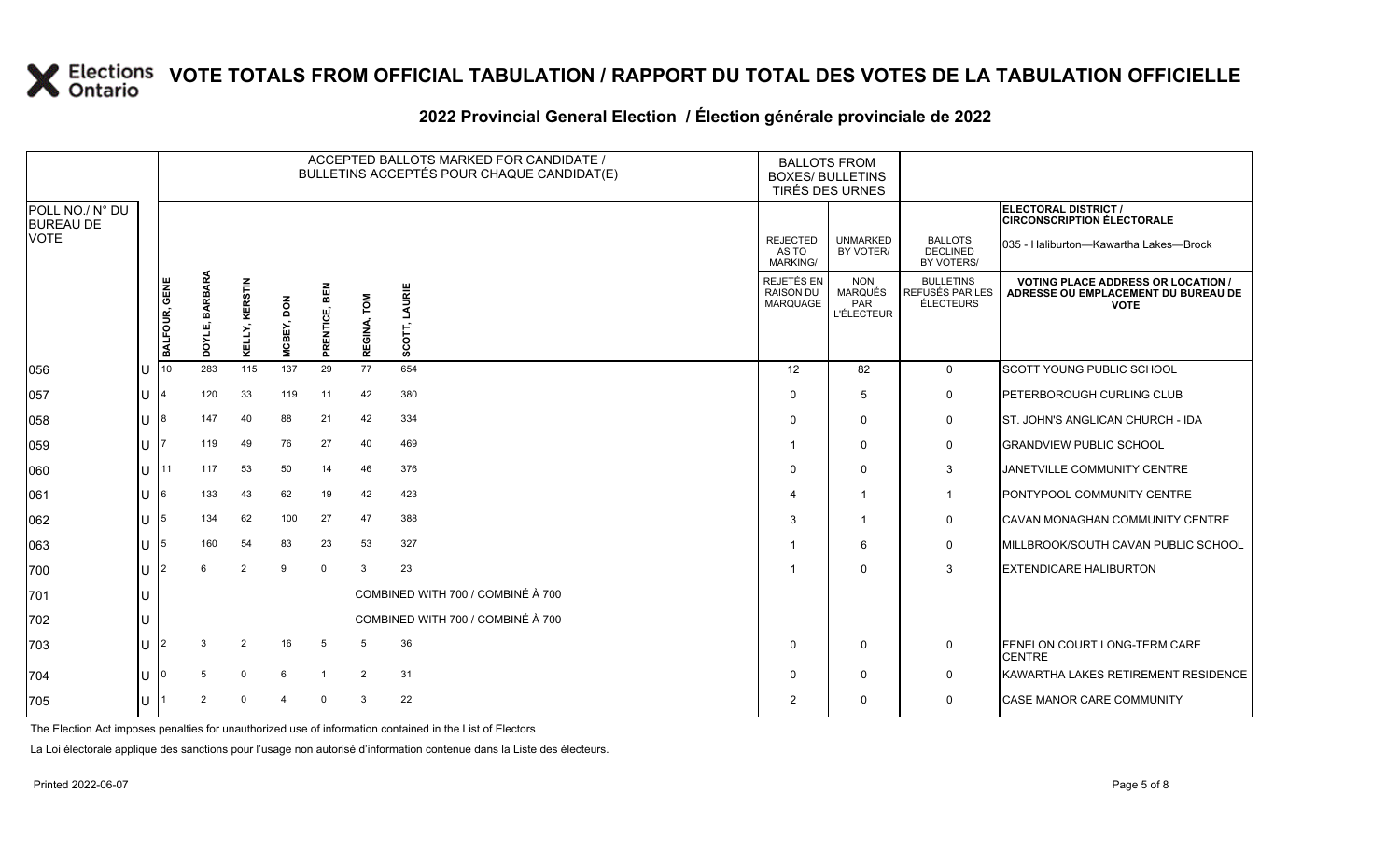### **2022 Provincial General Election / Élection générale provinciale de 2022**

|                                     |    |                      |                       |                |                |                      |                | ACCEPTED BALLOTS MARKED FOR CANDIDATE /<br>BULLETINS ACCEPTÉS POUR CHAQUE CANDIDAT(E) | <b>BALLOTS FROM</b><br><b>BOXES/ BULLETINS</b><br>TIRÉS DES URNES |                                                          |                                                         |                                                                                                 |
|-------------------------------------|----|----------------------|-----------------------|----------------|----------------|----------------------|----------------|---------------------------------------------------------------------------------------|-------------------------------------------------------------------|----------------------------------------------------------|---------------------------------------------------------|-------------------------------------------------------------------------------------------------|
| POLL NO./ N° DU<br><b>BUREAU DE</b> |    |                      |                       |                |                |                      |                |                                                                                       |                                                                   |                                                          |                                                         | ELECTORAL DISTRICT /<br><b>CIRCONSCRIPTION ÉLECTORALE</b>                                       |
| <b>VOTE</b>                         |    |                      |                       |                |                |                      |                |                                                                                       | <b>REJECTED</b><br>AS TO<br>MARKING/                              | <b>UNMARKED</b><br>BY VOTER/                             | <b>BALLOTS</b><br><b>DECLINED</b><br>BY VOTERS/         | 035 - Haliburton-Kawartha Lakes-Brock                                                           |
|                                     |    | <b>BALFOUR, GENE</b> | <b>DOYLE, BARBARA</b> | KELLY, KERSTIN | MCBEY, DON     | BEN<br>ENTICE,<br>Ē. | TOM<br>REGINA, | URIE<br>ň                                                                             | REJETÉS EN<br><b>RAISON DU</b><br><b>MARQUAGE</b>                 | <b>NON</b><br><b>MARQUÉS</b><br>PAR<br><b>L'ÉLECTEUR</b> | <b>BULLETINS</b><br>REFUSÉS PAR LES<br><b>ÉLECTEURS</b> | <b>VOTING PLACE ADDRESS OR LOCATION /</b><br>ADRESSE OU EMPLACEMENT DU BUREAU DE<br><b>VOTE</b> |
| 706                                 | IU |                      |                       |                |                |                      |                | COMBINED WITH 705 / COMBINÉ À 705                                                     |                                                                   |                                                          |                                                         |                                                                                                 |
| 707                                 | Iυ |                      | 2                     | $\Omega$       | 6              |                      | 3              | 11                                                                                    | $\mathcal{P}$                                                     | $\mathbf{0}$                                             | 0                                                       | <b>LAKEVIEW MANOR</b>                                                                           |
| 708                                 | IП |                      |                       | 2              | 3              | $\mathbf 0$          | $\overline{2}$ | 14                                                                                    |                                                                   | $\Omega$                                                 | $\overline{2}$                                          | <b>BON AIR L.T.C. RESIDENCE</b>                                                                 |
| 709                                 | ш  |                      |                       |                |                |                      |                | COMBINED WITH 708 / COMBINÉ À 708                                                     |                                                                   |                                                          |                                                         |                                                                                                 |
| 710                                 | lu |                      | 5                     | 3              | $\overline{7}$ | $\overline{1}$       | 2              | 28                                                                                    | $\Omega$                                                          | $\mathbf{0}$                                             | -1                                                      | <b>EXTENDICARE KAWARTHA LAKES</b>                                                               |
| $ 711$                              | lu |                      |                       |                |                |                      |                | COMBINED WITH 703 / COMBINÉ À 703                                                     |                                                                   |                                                          |                                                         |                                                                                                 |
| $ 712\rangle$                       | lu |                      |                       |                |                |                      |                | COMBINED WITH 718 / COMBINÉ À 718                                                     |                                                                   |                                                          |                                                         |                                                                                                 |
| 713                                 | lu |                      | 11                    |                | 17             | $\overline{1}$       | $\overline{7}$ | 27                                                                                    | 2                                                                 | $\mathbf{0}$                                             | 0                                                       | <b>CARESSANT CARE ON MCLAUGHLIN</b>                                                             |
| 714                                 | lu |                      | 17                    |                | 16             |                      | 6              | 37                                                                                    |                                                                   | $\mathbf{0}$                                             | $\mathbf 0$                                             | ADELAIDE PLACE RETIREMENT COMMUNITY                                                             |
| 715                                 | ш  |                      |                       |                |                |                      |                | COMBINED WITH 713 / COMBINÉ À 713                                                     |                                                                   |                                                          |                                                         |                                                                                                 |
| 716                                 | lu |                      |                       |                | 14             | $\mathbf 0$          | $\Omega$       | 27                                                                                    | $\Omega$                                                          | $\Omega$                                                 | $\mathbf 0$                                             | CARESSANT CARE ON MARY - L.T.C.                                                                 |
| 717                                 | Iυ |                      |                       |                |                |                      |                | COMBINED WITH 716 / COMBINÉ À 716                                                     |                                                                   |                                                          |                                                         |                                                                                                 |
| 718                                 | ш  |                      |                       | 3              |                | 3                    | $\Omega$       | 9                                                                                     | $\Omega$                                                          | $\Omega$                                                 | 19                                                      | <b>FROST MANOR</b>                                                                              |
| 719                                 | lu |                      | $\Omega$              |                |                | $\Omega$             | $\overline{2}$ | 8                                                                                     | $\Omega$                                                          | $\mathbf{0}$                                             | $\mathbf 0$                                             | VICTORIA MANOR L.T.C.                                                                           |

The Election Act imposes penalties for unauthorized use of information contained in the List of Electors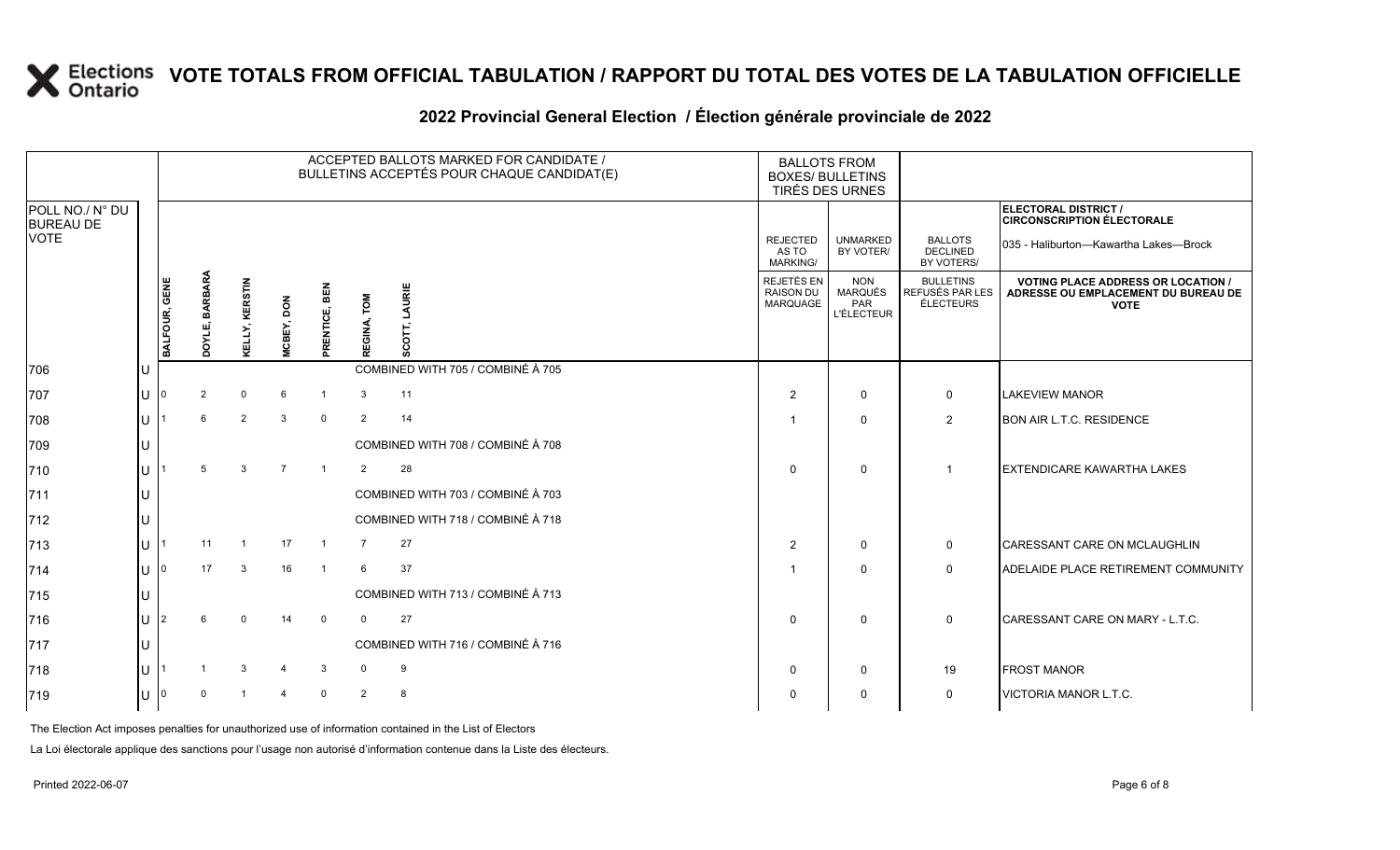|                                     |               |                   |                       |                 |                         |                | ACCEPTED BALLOTS MARKED FOR CANDIDATE /<br>BULLETINS ACCEPTÉS POUR CHAQUE CANDIDAT(E) | <b>BALLOTS FROM</b><br><b>BOXES/ BULLETINS</b><br>TIRÉS DES URNES |                                                   |                                                         |                                                                                                 |
|-------------------------------------|---------------|-------------------|-----------------------|-----------------|-------------------------|----------------|---------------------------------------------------------------------------------------|-------------------------------------------------------------------|---------------------------------------------------|---------------------------------------------------------|-------------------------------------------------------------------------------------------------|
| POLL NO./ N° DU<br><b>BUREAU DE</b> |               |                   |                       |                 |                         |                |                                                                                       |                                                                   |                                                   |                                                         | ELECTORAL DISTRICT /<br><b>CIRCONSCRIPTION ÉLECTORALE</b>                                       |
| <b>VOTE</b>                         |               |                   |                       |                 |                         |                |                                                                                       | <b>REJECTED</b><br>AS TO<br><b>MARKING/</b>                       | <b>UNMARKED</b><br>BY VOTER/                      | <b>BALLOTS</b><br><b>DECLINED</b><br>BY VOTERS/         | 035 - Haliburton-Kawartha Lakes-Brock                                                           |
|                                     | BALFOUR, GENE | BARBARA<br>DOYLE, | <b>KELLY, KERSTIN</b> | MCBEY, DON      | <b>BEN</b><br>PRENTICE, | TOM<br>REGINA, | LAURIE<br>SCOTT,                                                                      | REJETÉS EN<br><b>RAISON DU</b><br>MARQUAGE                        | <b>NON</b><br>MARQUÉS<br>PAR<br><b>L'ÉLECTEUR</b> | <b>BULLETINS</b><br>REFUSÉS PAR LES<br><b>ÉLECTEURS</b> | <b>VOTING PLACE ADDRESS OR LOCATION /</b><br>ADRESSE OU EMPLACEMENT DU BUREAU DE<br><b>VOTE</b> |
| 720                                 |               |                   | $\overline{1}$        | $6\overline{6}$ | $\Omega$                | $\overline{1}$ | 10                                                                                    | $\overline{1}$                                                    | $\mathbf 0$                                       | $\Omega$                                                | SPRINGDALE COUNTRY MANOR                                                                        |
| 721                                 |               |                   |                       |                 |                         |                | COMBINED WITH 720 / COMBINÉ À 720                                                     |                                                                   |                                                   |                                                         |                                                                                                 |
| ADV001                              | 14            | 212               | 81                    | 268             | -9                      | 88             | 672                                                                                   | -1                                                                | $\mathbf 0$                                       | $\mathbf 0$                                             | <b>MAEBROOKE PROPERTY LINDSAY</b>                                                               |
| ADV002                              | 31            | 639               | 212                   | 708             | 49                      | 264            | 1848                                                                                  | 44                                                                | 10                                                | $\overline{2}$                                          | <b>MAEBROOKE PROPERTY LINDSAY</b>                                                               |
| ADV003                              | 6             | 45                | 26                    | 64              | 11                      | 47             | 237                                                                                   | $\Omega$                                                          | $\Omega$                                          | $\mathbf 0$                                             | <b>MINDEN SATELLITE OFFICE</b>                                                                  |
| ADV004                              | 3             | 71                | 28                    | 131             | 3                       | 119            | 416                                                                                   | $\Omega$                                                          | $\overline{1}$                                    | $\overline{\mathbf{1}}$                                 | <b>ISTANHOPE FIREFIGHTERS COMMUNITY</b><br><b>HALL</b>                                          |
| ADV005                              | 14            | 185               | 80                    | 258             | 14                      | 92             | 966                                                                                   | 3                                                                 | 6                                                 | $\overline{2}$                                          | FENELON FALLS COMMUNITY CTR ADV                                                                 |
| ADV006                              | 10            | 169               | 53                    | 162             | 13                      | 60             | 724                                                                                   | -1                                                                | $\Omega$                                          | $\mathbf 0$                                             | <b>CAVAN MONAGHAN COMMUNITY</b><br>CENTRE ADV                                                   |
| ADV007                              | Ι9            | 147               | 80                    | 240             | 3                       | 66             | 850                                                                                   | $\overline{2}$                                                    | 3                                                 | $\mathbf 0$                                             | ROYAL CDN LEGION BR. 239 - BOBCAYGEON                                                           |
| <b>ADV008</b>                       | 10            | 90                | 38                    | 123             | 16                      | 51             | 545                                                                                   | $\Omega$                                                          | $\overline{2}$                                    | $\mathbf 0$                                             | ROYAL CDN LEGION BR. 135 - BEAVERTON                                                            |
| ADV009                              |               | 41                | 6                     | 45              | $\overline{2}$          | 27             | 161                                                                                   | $\Omega$                                                          | $\Omega$                                          | $\mathbf 0$                                             | KEITH TALLMAN MEMORIAL ARENA                                                                    |
| ADV010                              | 2             | 10                | 2                     | 26              | $\mathbf 0$             | 5              | 61                                                                                    | $\Omega$                                                          | $\mathbf 0$                                       | $\mathbf 0$                                             | <b>BROCK TOWNSHIP FIRE DEPARTMENT</b>                                                           |
| ADV011                              |               | 26                | 3                     | $\overline{7}$  | 5                       | 5              | 87                                                                                    | $\Omega$                                                          |                                                   | $\mathbf 0$                                             | PONTYPOOL COMMUNITY CENTRE                                                                      |
|                                     |               |                   |                       |                 |                         |                |                                                                                       |                                                                   |                                                   |                                                         |                                                                                                 |

#### **2022 Provincial General Election / Élection générale provinciale de 2022**

The Election Act imposes penalties for unauthorized use of information contained in the List of Electors

La Loi électorale applique des sanctions pour l'usage non autorisé d'information contenue dans la Liste des électeurs.